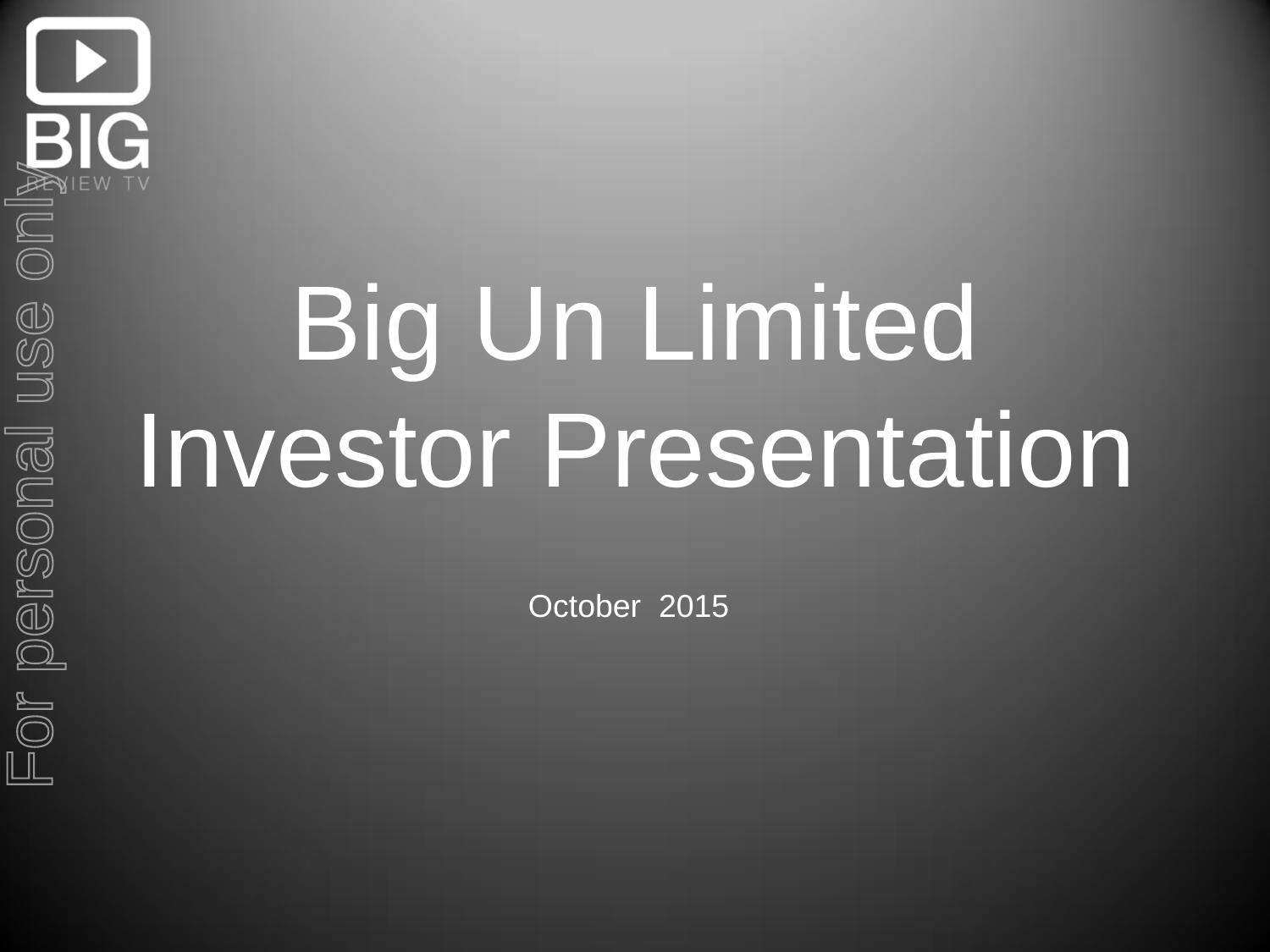## **Disclaimer**

This presentation has been prepared by Big Un Limited (the "Company"). It does not purport to contain all the information that a prospective investor may require in connection with any potential investment in the Company. You should not treat the contents of this presentation, or any information provided in connection with it, as financial advice, financial product advice or advice relating to legal, taxation or investment matters.

No representation or warranty (whether express or implied) is made by the Company or any of its officers, advisers, agents or employees as to the accuracy, completeness or reasonableness of the information, statements, opinions or matters (express or implied) arising out of, contained in or derived from this presentation or provided in connection with it, or any omission from this presentation, nor as to the attainability of any estimates, forecasts or projections set out in this presentation.

This presentation is provided expressly on the basis that you will carry out your own independent inquiries into the matters contained in the presentation and make your own independent decisions about the affairs, financial position or prospects of the Company. The Company reserves the right to update, amend or supplement the information at any time in its absolute discretion (without incurring any obligation to do so).

Neither the Company, nor its related bodies corporate, officers, their advisers, agents and employees accept any responsibility or liability to you or to any other person or entity arising out of this presentation including pursuant to the general law (whether for negligence, under statute or otherwise), or under the Australian Securities and Investments Commission Act 2001, Corporations Act 2001, Competition and Consumer Act 2010 or any corresponding provision of any Australian state or territory legislation (or the law of any similar legislation in any other jurisdiction), or similar provision under any applicable law. Any such responsibility or liability is, to the maximum extent permitted by law, expressly disclaimed and excluded. 22-Oct-15 Private the best proposed by Eq. Us Limited the Company.<sup>1</sup>). Indees not personal the information and a sumplementation of the internal use of the internal use of the internal use of the internal use of the inte

Nothing in this material should be construed as either an offer to sell or a solicitation of an offer to buy or sell securities. It does not include all available information and should not be used in isolation as a basis to invest in the Company.

#### FUTURE MATTERS

This presentation contains reference to certain intentions, expectations, future plans, strategy and prospects of the Company.

Those intentions, expectations, future plans, strategy and prospects may or may not be achieved. They are based on certain assumptions, which may not be met or on which views may differ and may be affected by known and unknown risks. The performance and operations of the Company may be influenced by a number of factors, many of which are outside the control of the Company. No representation or warranty, express or implied, is made by the Company, or any of its directors, officers, employees, advisers or agents that any intentions, expectations or plans will be achieved either totally or partially or that any particular rate of return will be achieved.

Given the risks and uncertainties that may cause the Company's actual future results, performance or achievements to be materially different from those expected, planned or intended, recipients should not place undue reliance on these intentions, expectations, future plans, strategy and prospects. The Company does not warrant or represent that the actual results, performance or achievements will be as expected, planned or intended.

#### US DISCLOSURE

This document does not constitute any part of any offer to sell, or the solicitation of an offer to buy, any securities in the United States or to, or for the account or benefit of any "US person" as defined in Regulation S under the US Securities Act of 1993 ("Securities Act"). The Company's shares have not been, and will not be, registered under the Securities Act or the securities laws of any state or other jurisdiction of the United States, and may not be offered or sold in the United States or to any US person without being so registered or pursuant to an exemption from registration including an exemption for qualified institutional buyers.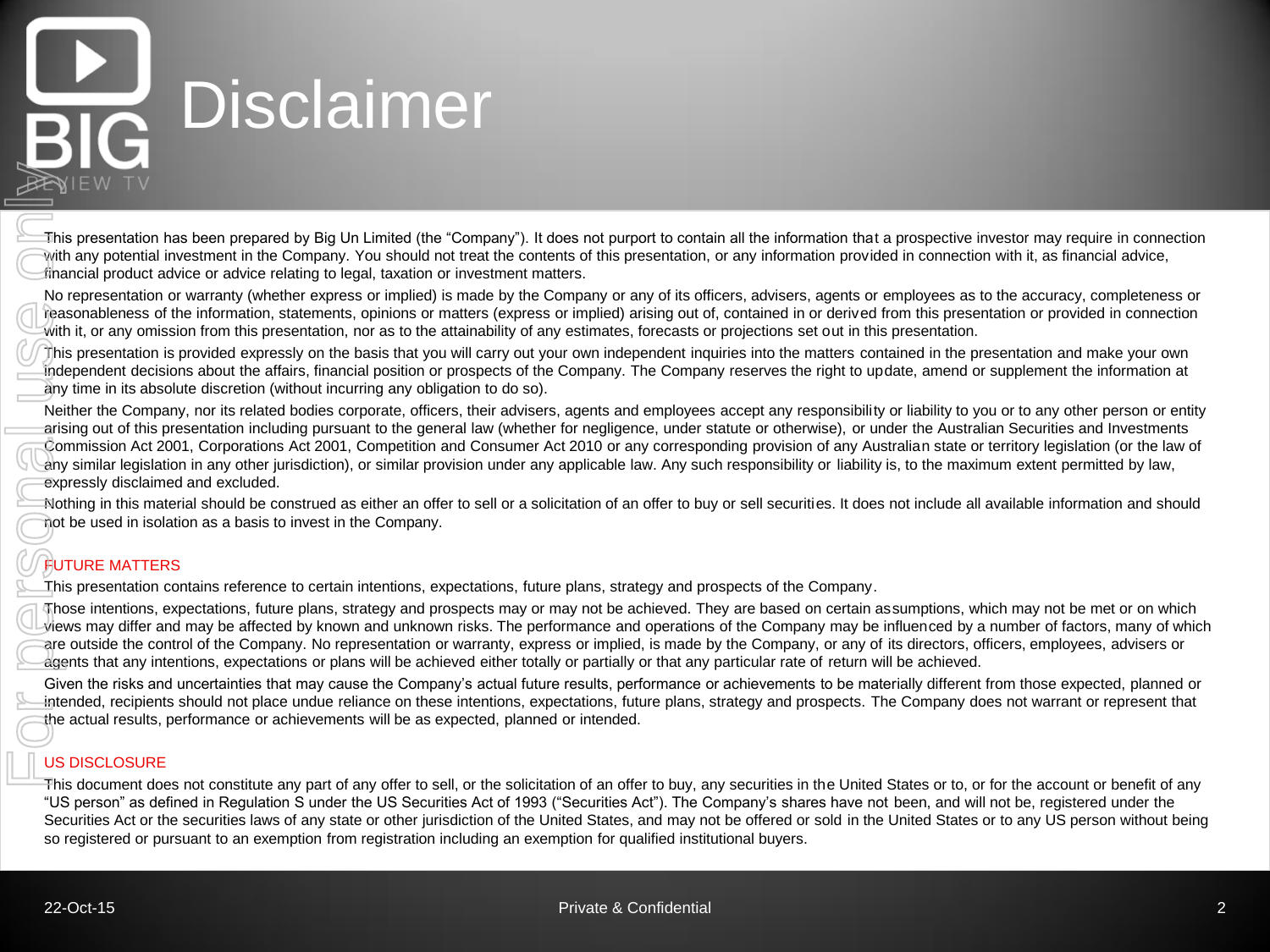## Company Overview

• Big Review TV is the world's first video review platform providing online video reviews. Big Review TV B2B service provides on site low cost video production and online marketing services to small and medium sized enterprises (SME's).

**• For consumers Big Review TV provides an entertaining video community where anyone can search**<br>• places and events, see short video reviews made by other consumers and watch TV style review places and events, see short video reviews made by other consumers and watch TV style review shows. Consumers contribute video reviews via the "Big Review TV" video app.

|  | shows. Consumers contribute video reviews via the "Big Review TV" video app.<br>The Company listed on the ASX in December 2014 and in Q3 2015 it achieved record revenues of over<br>\$400,000, representing growth of at least 75% on the prior quarter. |                              |                  |  |  |  |
|--|-----------------------------------------------------------------------------------------------------------------------------------------------------------------------------------------------------------------------------------------------------------|------------------------------|------------------|--|--|--|
|  | <b>Capital Structure</b>                                                                                                                                                                                                                                  | ASX:                         | <b>BIG</b>       |  |  |  |
|  | Top 20 own 63%<br>Management 21%<br><b>Top Shareholders</b><br>AP Reyem Pty Ltd 13.8%<br>—<br>Richbrandson Pty Ltd 11.6%<br>—<br>*following electure of charabolder approved funding round                                                                | <b>Market Capitalisation</b> | \$16.49 million  |  |  |  |
|  |                                                                                                                                                                                                                                                           | <b>Current Share Price</b>   | \$0.20           |  |  |  |
|  |                                                                                                                                                                                                                                                           | 52 Week Share Price          | $$0.115 - $0.34$ |  |  |  |
|  |                                                                                                                                                                                                                                                           | <b>Shares on Issue</b>       | 82.45 million    |  |  |  |
|  |                                                                                                                                                                                                                                                           | Cash at bank*                | \$3.18 million   |  |  |  |

\*following closure of shareholder approved funding round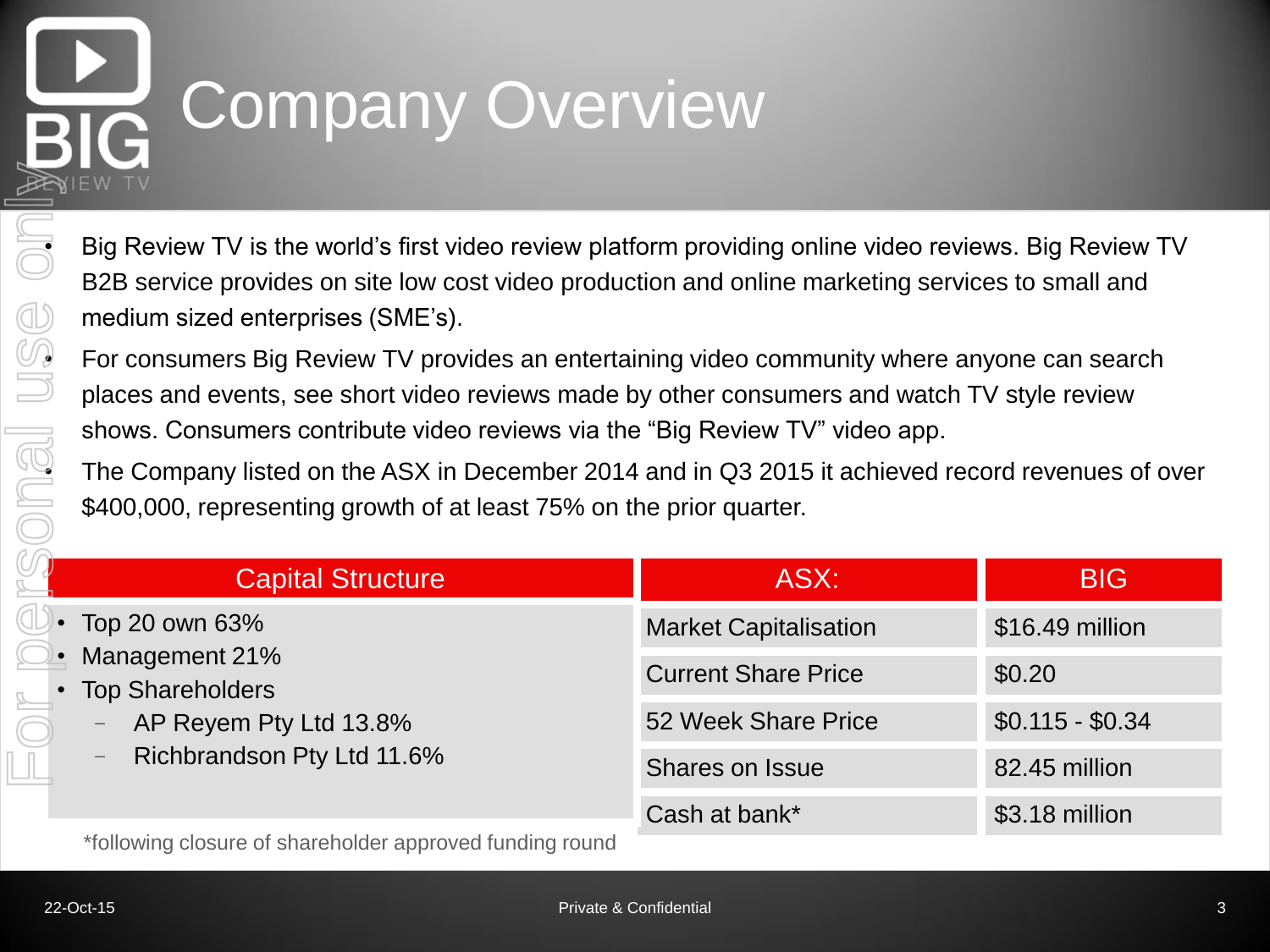## Investment Proposition

### Early mover advantage

First to market, low cost – high quality video production and video review platform for SMEs

### Unique IP and technology

Global platform, proprietary technology, patents pending on platform video search function. Highly scalable at 5% of traditional video media production costs. 22-Oct-15<br>
22-Oct-15<br>
22-Oct-15<br>
22-Oct-15<br>
22-Oct-15<br>
22-Oct-15<br>
22-Oct-15<br>
22-Oct-15<br>
22-Oct-16<br>
22-Oct-16<br>
22-Oct-16<br>
22-Oct-16<br>
22-Oct-16<br>
22-Oct-16<br>
22-Oct-16<br>
22-Oct-16<br>
22-Oct-16<br>
22-Oct-16<br>
22-Oct-16<br>
22-Oct-16<br>
22

#### Global footprint

Operations in Australia, , New Zealand, Hong Kong, Singapore, UK and USA.

#### Significant market opportunity

Small and medium enterprise (SME) market estimated to be worth \$1.1 billion for BRTV product

### High margin business

Simple revenue model and highly scalable

#### Solid existing customer base

Strong pipeline and potential for significant viral growth- with over 10,000 existing SME members or in the sales pipeline

#### Growing global demand

For high quality, inexpensive, online video content and more interactive reviews online. Video now essential for online presence.

#### Solid management and advisory team

In place to drive domestic and international growth and scale.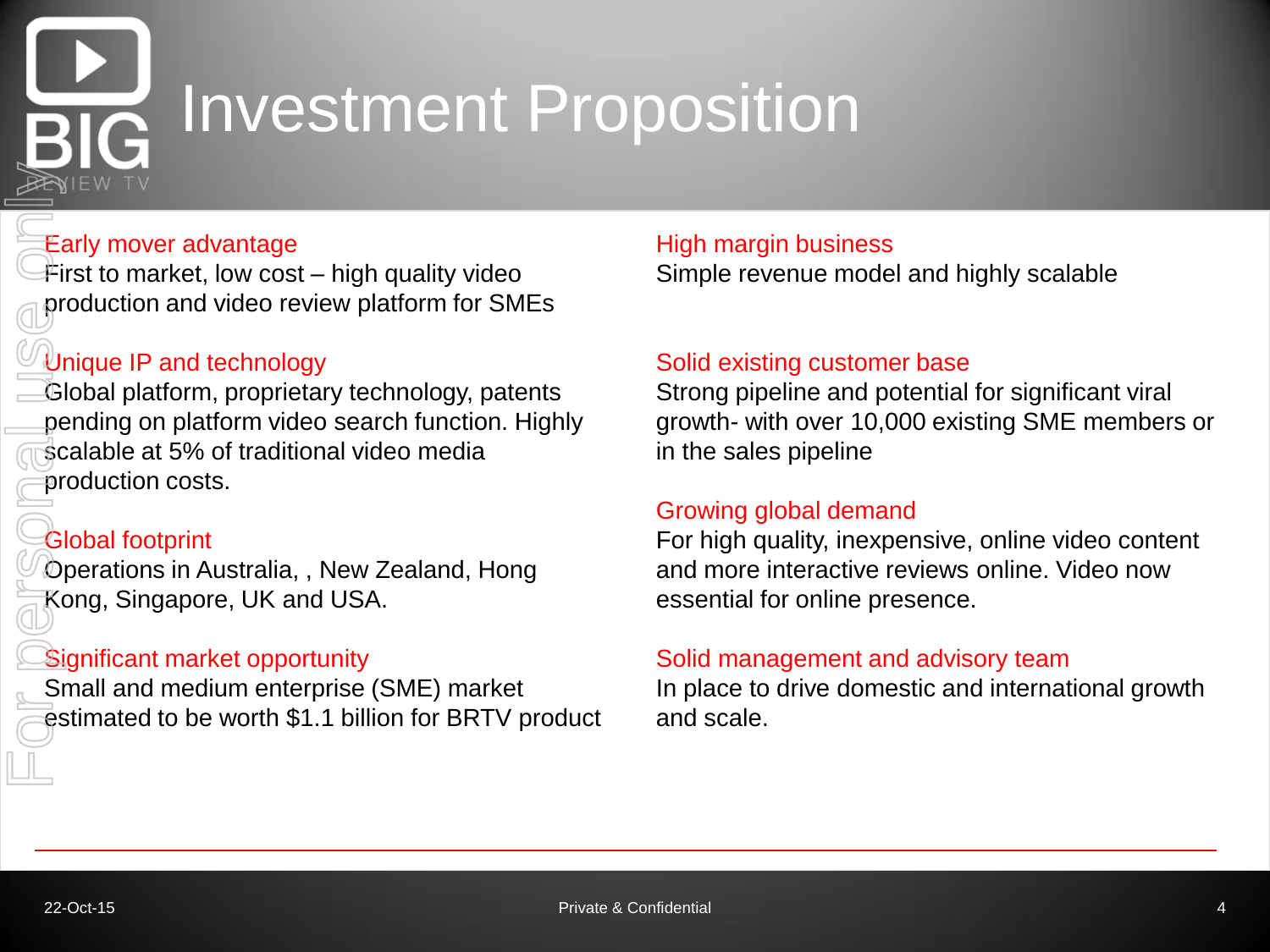## Video – The Future of The Internet **RIG**

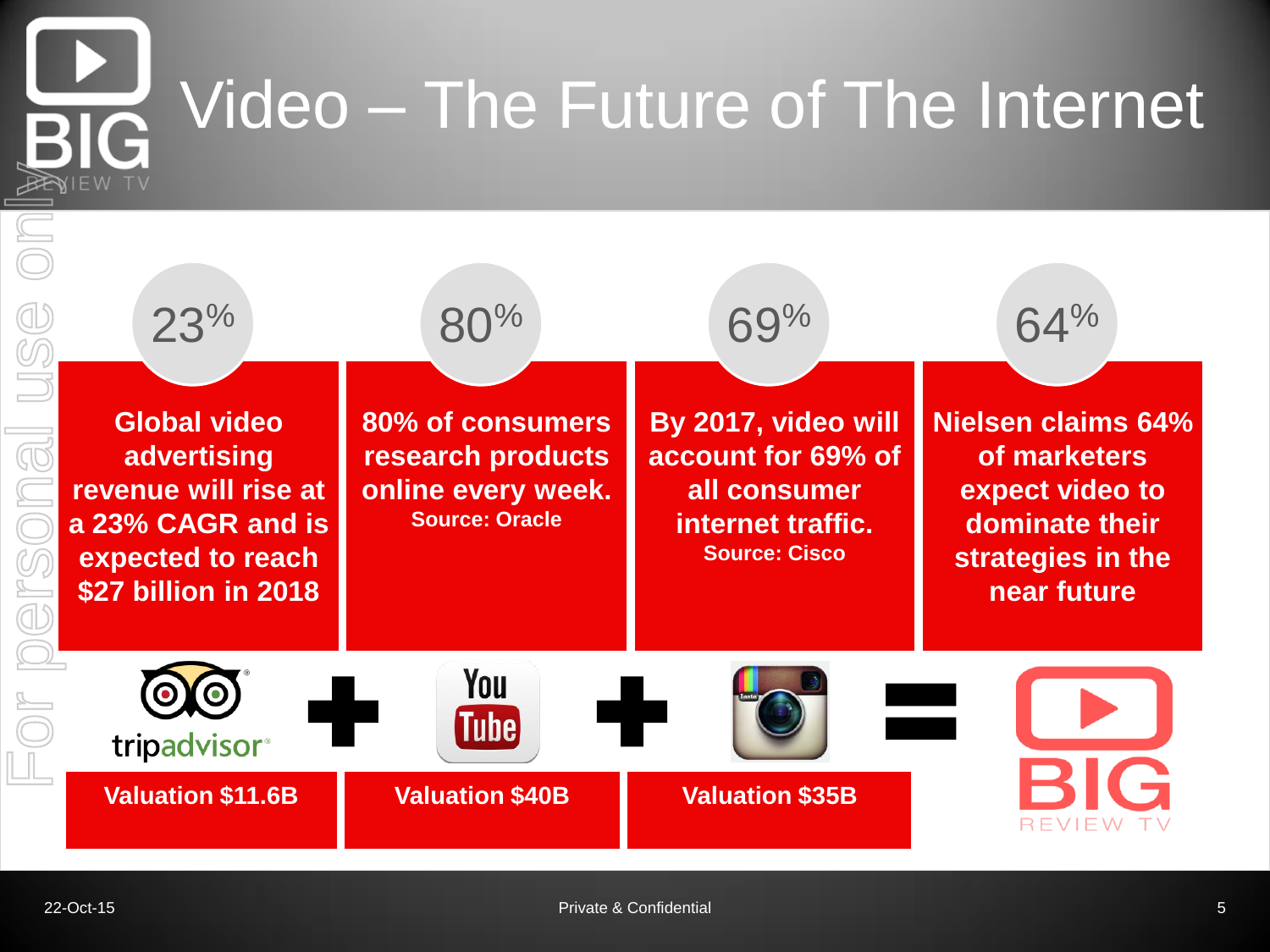

## Position In The Market

### Video production **Review sites**

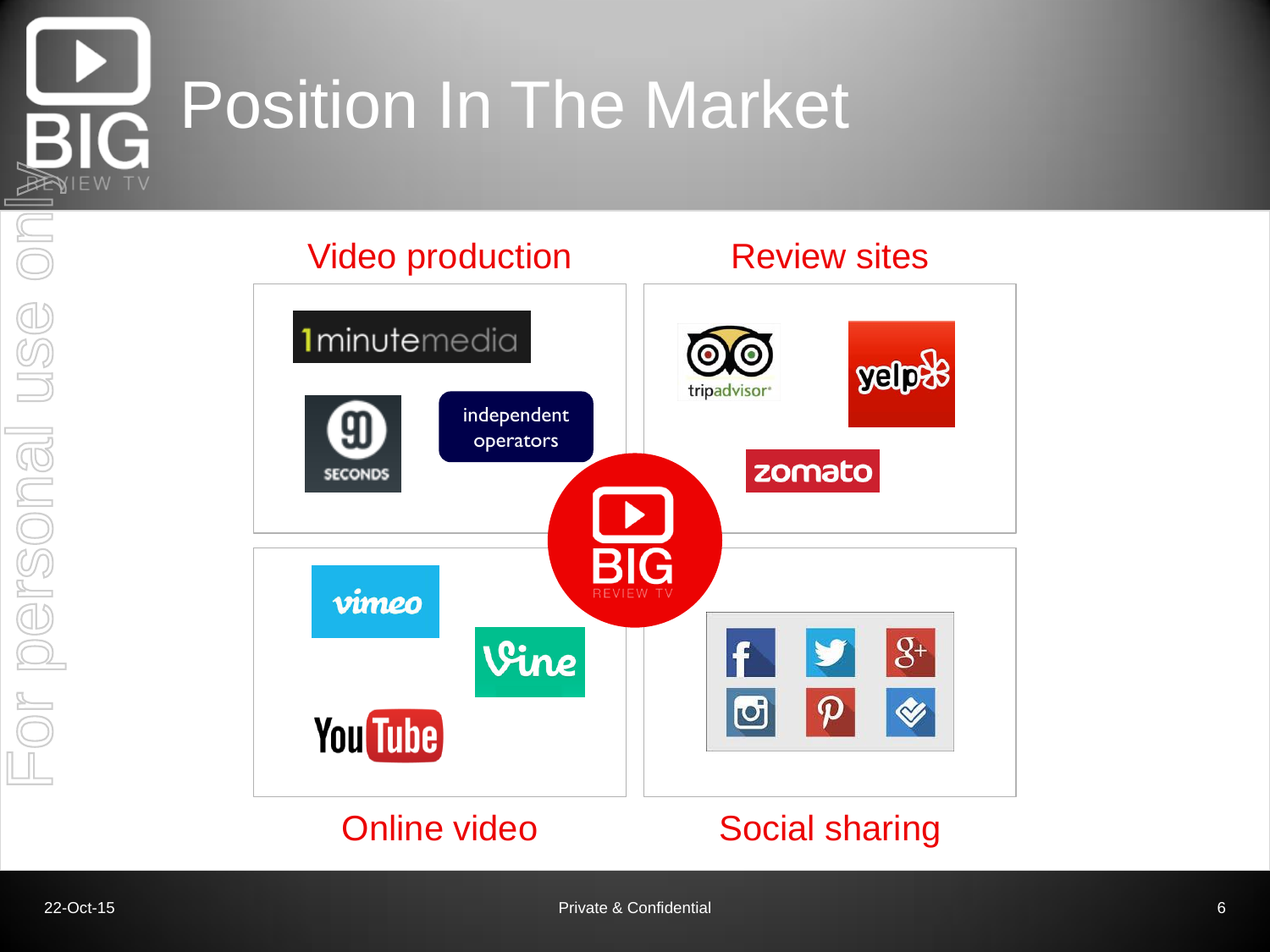## The BRTV Business and Revenue G Model

Three pillars build an interactive video community

| Video<br><b>Production</b>               | Interactive<br><b>Video Platform</b>             | <b>Mobile</b><br><b>Video App</b>                                                        |  |
|------------------------------------------|--------------------------------------------------|------------------------------------------------------------------------------------------|--|
|                                          |                                                  |                                                                                          |  |
| Pillar 1                                 | Pillar <sub>2</sub>                              | Pillar <sub>3</sub>                                                                      |  |
| Generating revenue and<br>about to scale | <b>Potential revenue</b><br>streams: v-commerce, | <b>Potential revenue</b><br>streams: upgrades,<br>advertising, sponsorship,<br>analytics |  |
| Market potential \$1.1bn                 | merchant services,<br>advertising, sponsorship   |                                                                                          |  |

Further revenue streams = supply of third-party video content, consumer analytics, market research data, outdoor digital media and more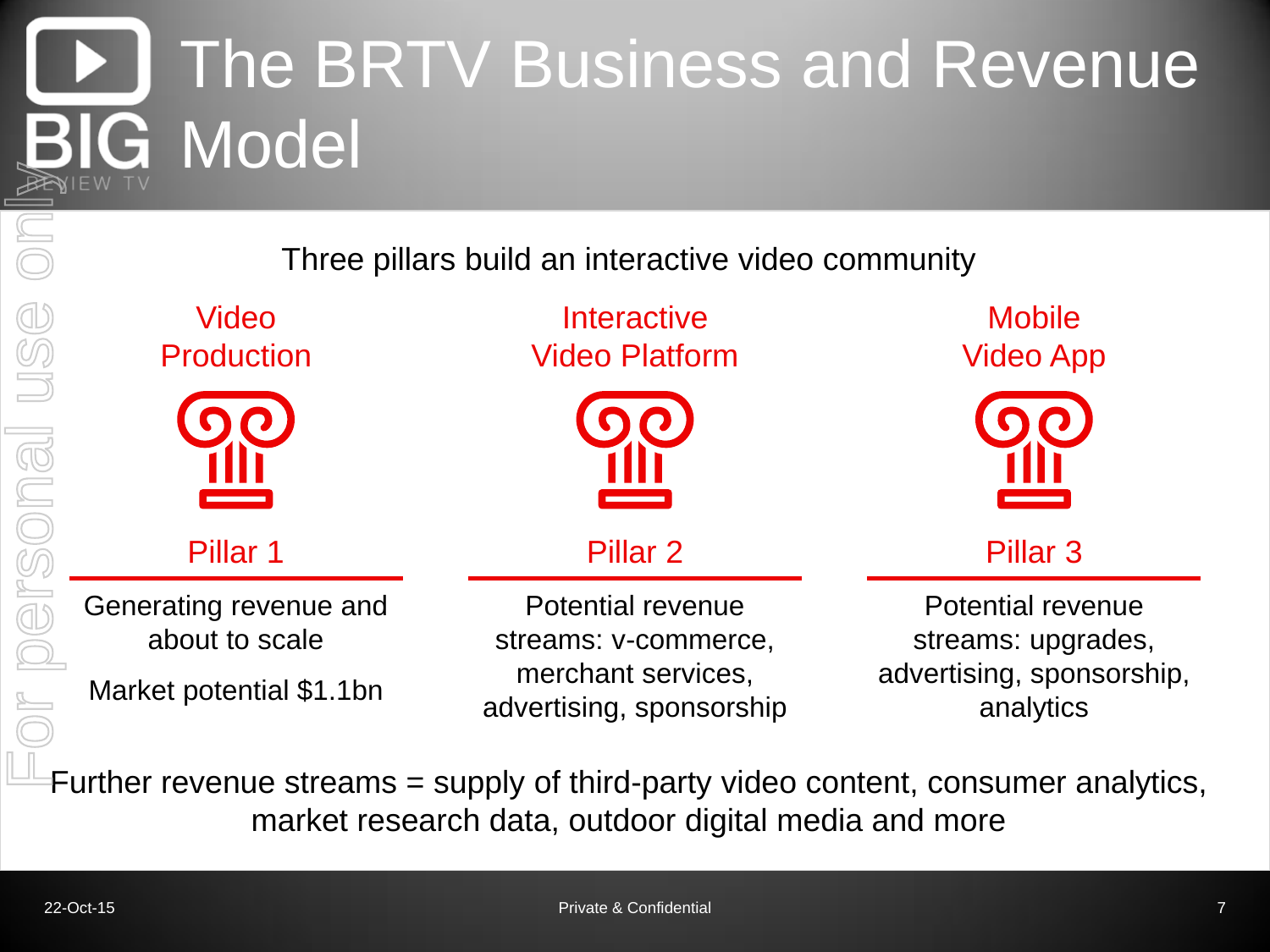## Compelling Offering – B2B

# Video content essential for on-line resence **Example 22-Oct-16**<br>
22-Oct-15<br>
22-Oct-16<br>
22-Oct-16<br>
22-Oct-16<br>
22-Oct-16<br>
22-Oct-16<br>
22-Oct-16<br>
22-Oct-16<br>
22-Oct-16<br>
22-Oct-16<br>
22-Oct-16<br>
22-Oct-16<br>
22-Oct-16<br>
22-Oct-16<br>
22-Oct-16<br>
22-Oct-16<br>
22-Oct-16<br>
22-Oct-16<br>
22-

THE OFFER: irresistible offer to SME's and attractive 12 month payment plans allowing SME's to access valuable video marketing content and increase their online presence.

ADDED VALUE DIGITAL MARKETING **SERVICES** through interactive online video community/views/data analytics/social media and SEO optimisation

### **Pricing model**

Upfront application fee \$399 plus membership subscription

Subscription hosting package based on a minimum of 12 months.

Prices range from \$35 to \$350 per month (inc GST)

Source: ABS 2014, WIPO, Telsyte Research 2014, CISCO 2014, Internet Retailer 2014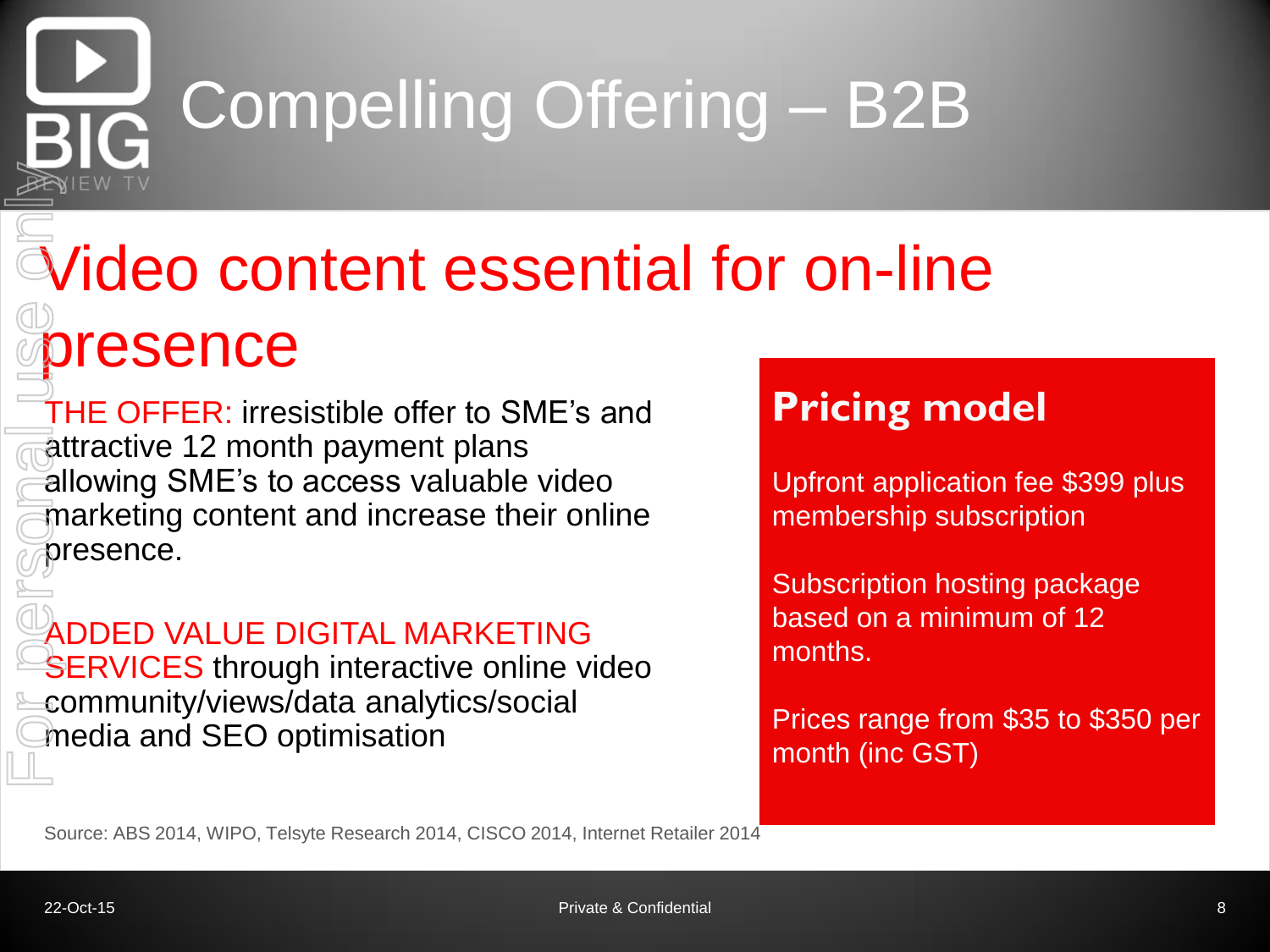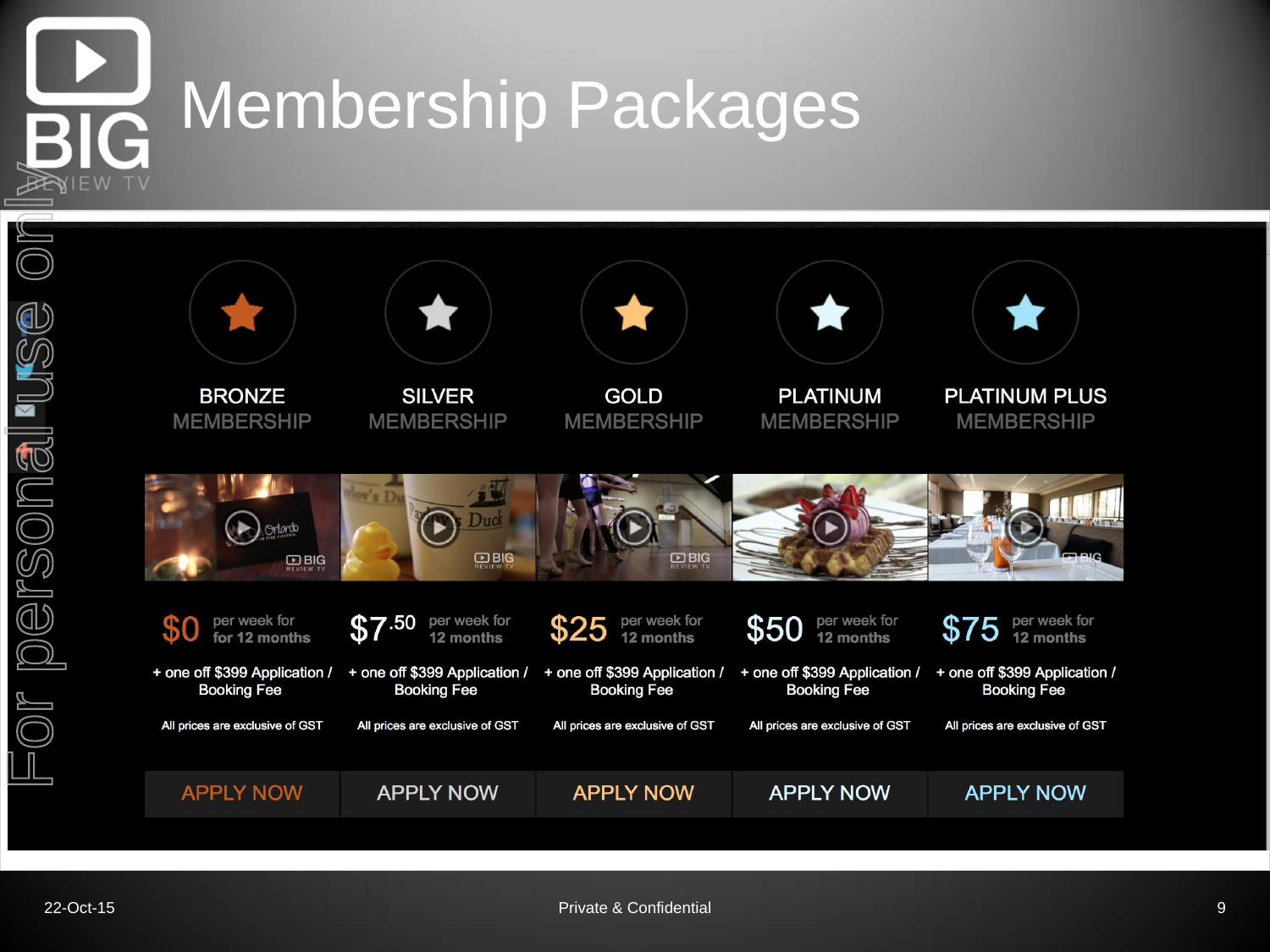

## Independent Research Specialist

B2B Addressable Market – Estimate of suitable SMEs by country and industry



| SMEs by country and industry<br><b>BENIEW TV</b> |           |           |           |           | <b>Telp</b> re |
|--------------------------------------------------|-----------|-----------|-----------|-----------|----------------|
|                                                  | Australia | Singapore | <b>UK</b> | <b>US</b> | <b>Total</b>   |
| Food &<br><b>Hospitality</b>                     | 58,473    | 8,040     | 128,710   | 474,947   | 670,170        |
| Health and<br><b>Beauty</b>                      | 71,058    | 7,655     | 107,355   | 617,239   | 803,307        |
| Trade/Construc<br>tion                           | 132,674   | 3,865     | 300,175   | 760,713   | 1,197,427      |
| Retail                                           | 77,786    | 21,272    | 254,785   | 691,058   | 1,044,901      |
| Professional<br>Services                         | 184,902   | 19,500    | 620,130   | 1,723,108 | 2,547,640      |
| Other<br>(qualified)                             | 132,265   | 10,500    | 233,755   | 948,097   | 1,330,617      |
| Total                                            | 663,158   | 70,832    | 1,644,910 | 5,215,160 | 7,594,060      |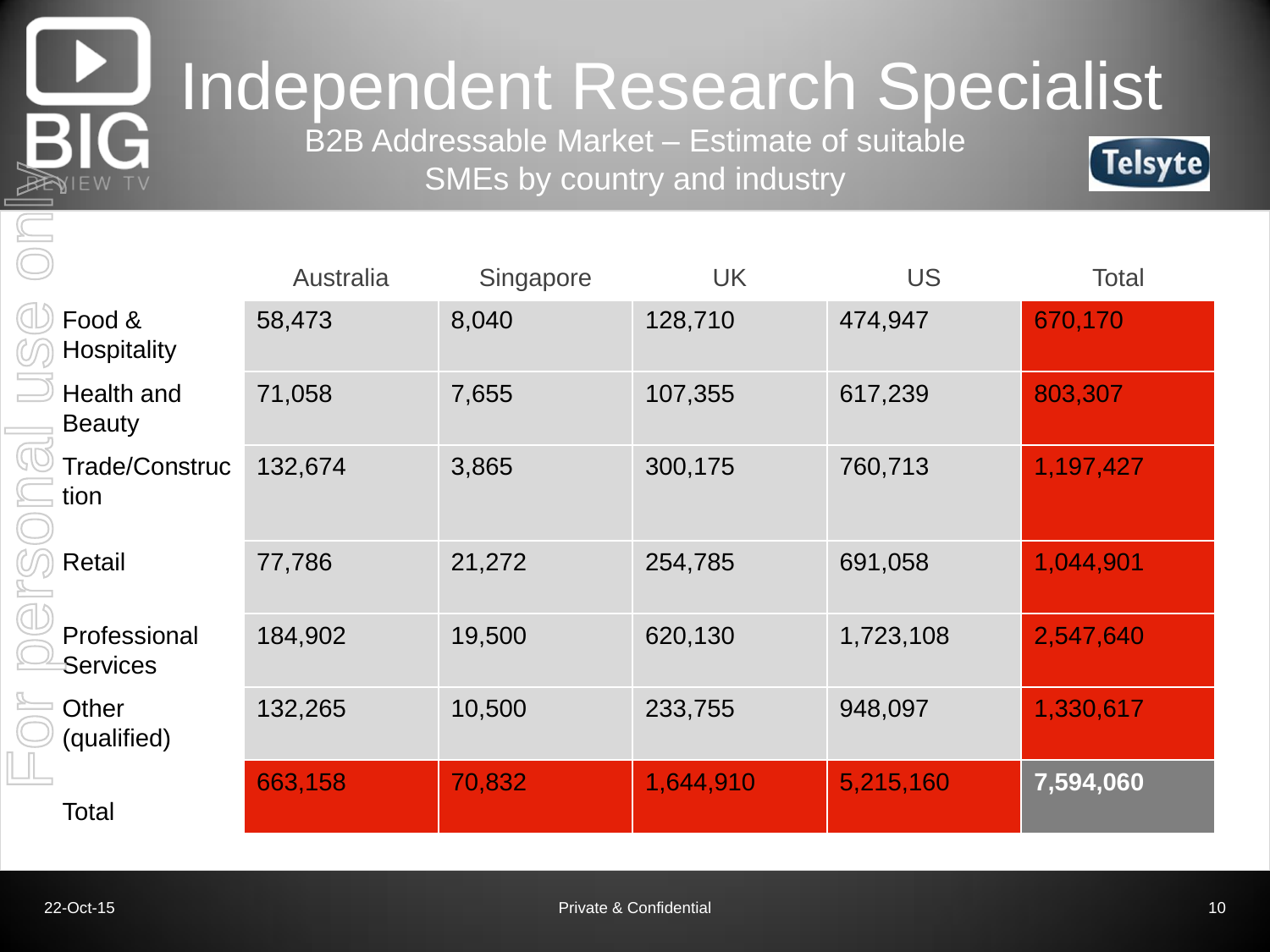

## Australian SME market opportunity

| <b>PENIEW TV</b>          |                                 |                                 |                        |
|---------------------------|---------------------------------|---------------------------------|------------------------|
|                           | Australian<br><b>Businesses</b> | Telsyte anticipated %<br>uptake | <b>BIG Opportunity</b> |
| Food & Hospitality        | 58,473                          | 42%                             | 24,558                 |
| <b>Health and Beauty</b>  | 71,058                          | 40%                             | 28,423                 |
| <b>Trade/Construction</b> | 132,674                         | 40%                             | 53,069                 |
| Retail                    | 77,786                          | 35%                             | 27,225                 |
| Professional<br>services  | 184,902                         | 29%                             | 53,621                 |
| Other (qualified)         | 132,265                         | 17%                             | 22,485                 |
| <b>Total</b>              | 663,158                         |                                 |                        |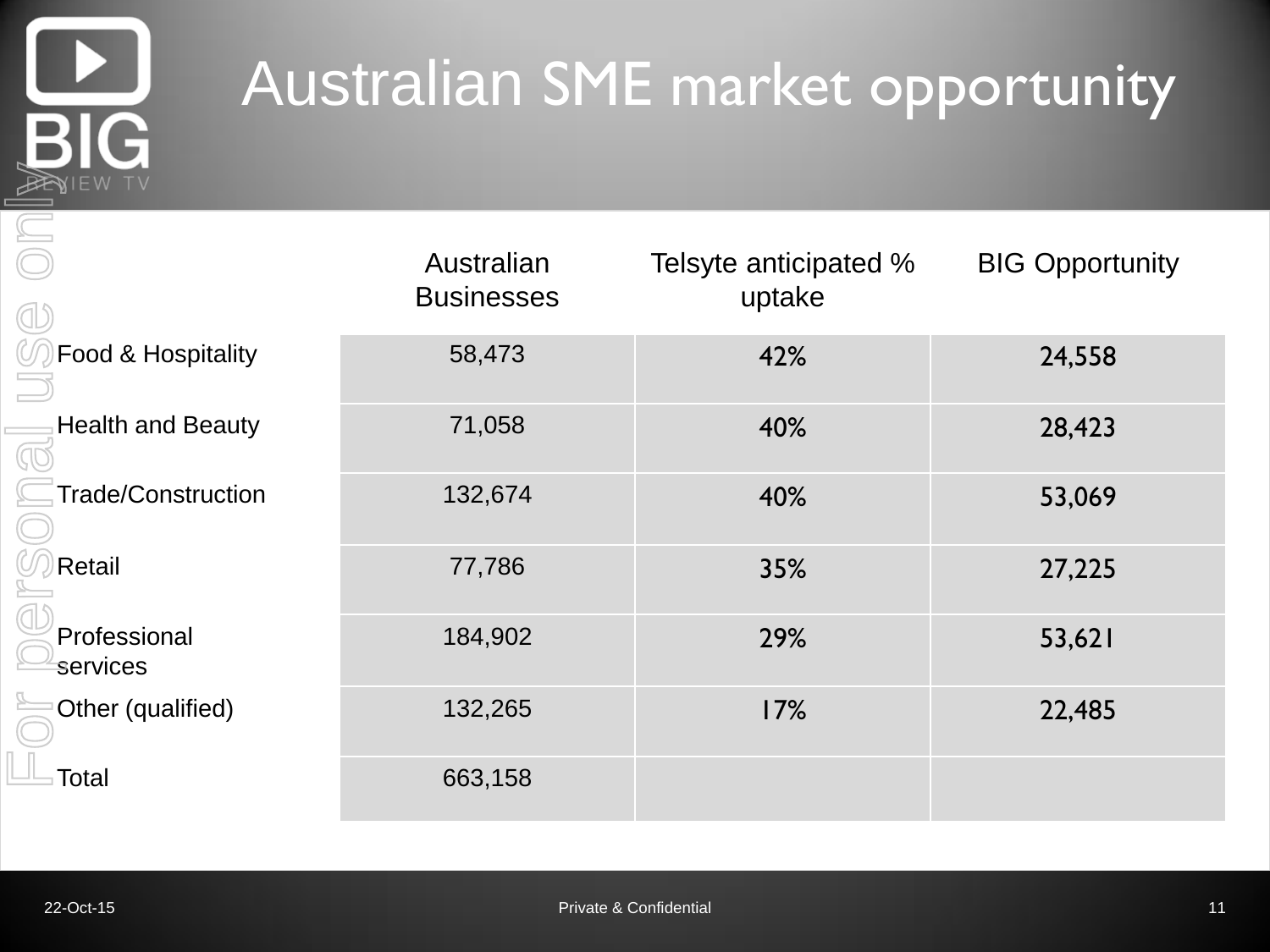## SME Clients & Sales Pipeline

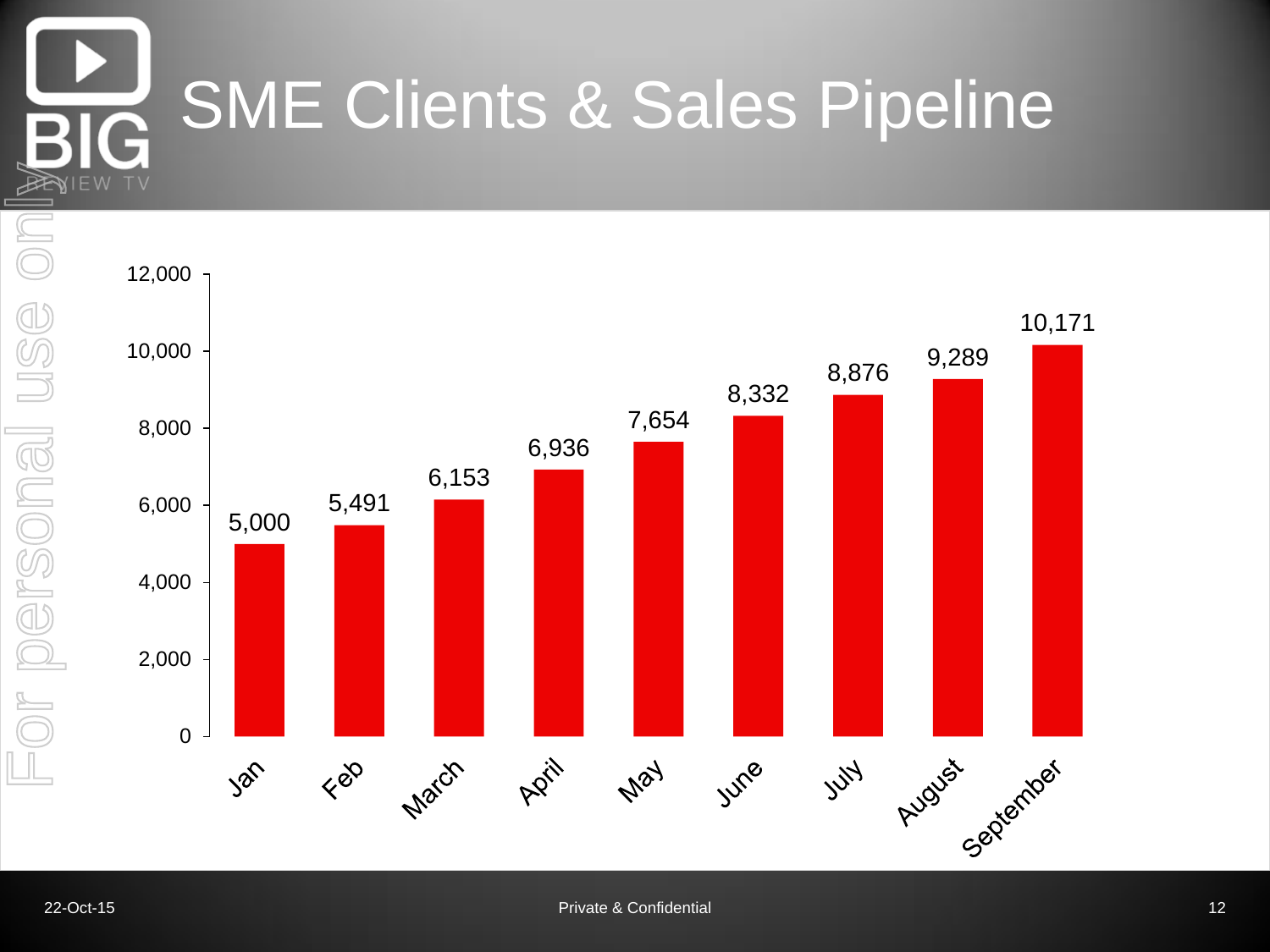## Australian SME market opportunity "Low-Hanging Fruit"

Food and Hospitality Health and Beauty Retail

Combined Opportunity 207,317 merchants in Australia alone

10,000 merchants as part of BIG's member base Representing:

BIG's current market share of addressable market is

5%

Over 10,000 members achieved over

**Currently** growing at 400 new merchants per week

At current growth rate BIG's market share of addressable market is over

12 months per week 10 merchants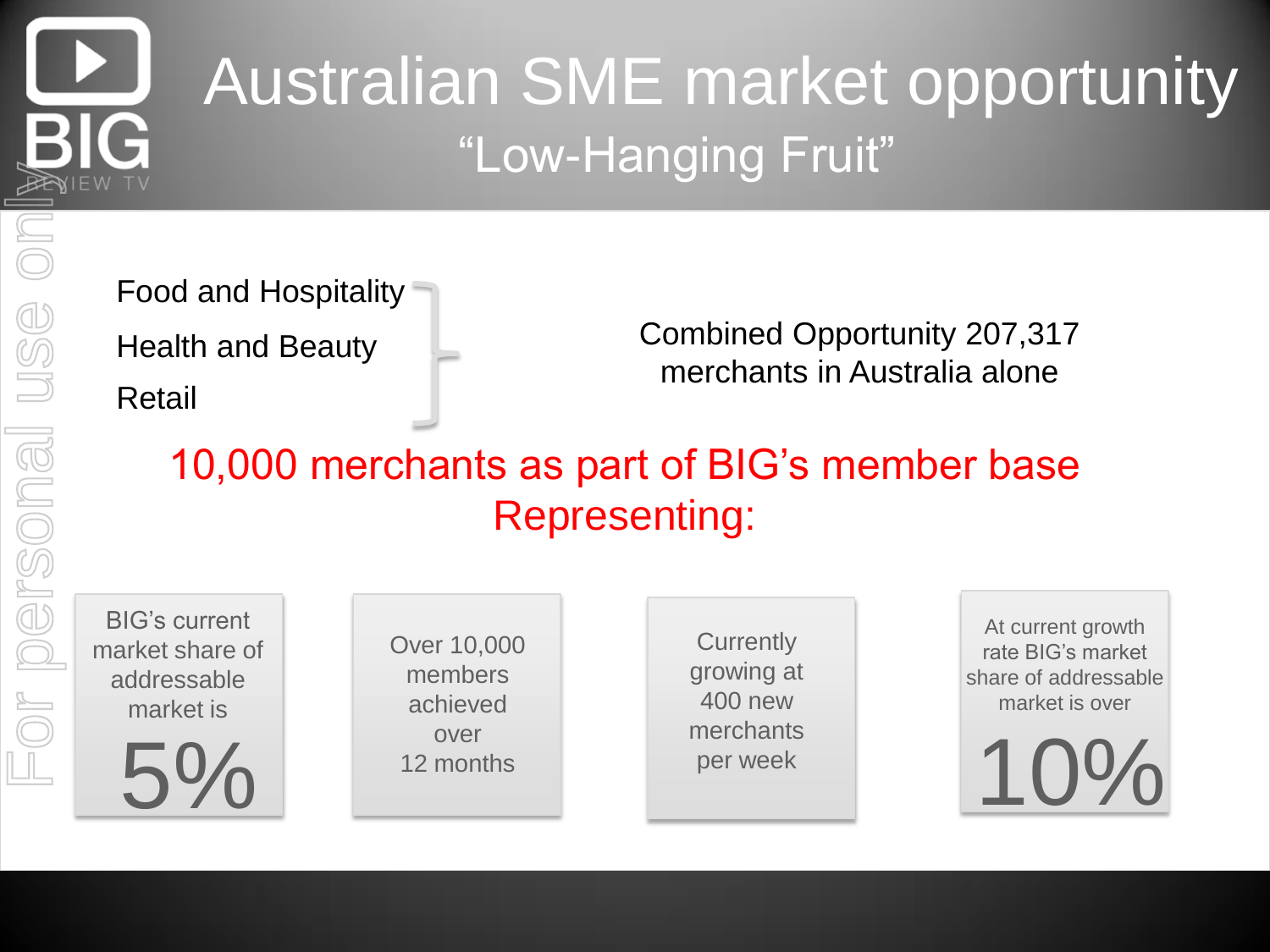## Traction to September 2015

### **Revenues vs. Paying Memberships**



## $\Omega$  ■ Cumulative Sales Orders ■ Cumulative No# Videos Produced

### ARPU per paying customer \$1,083 in Year One

#### **Sales Orders vs. Videos Produced in 2015**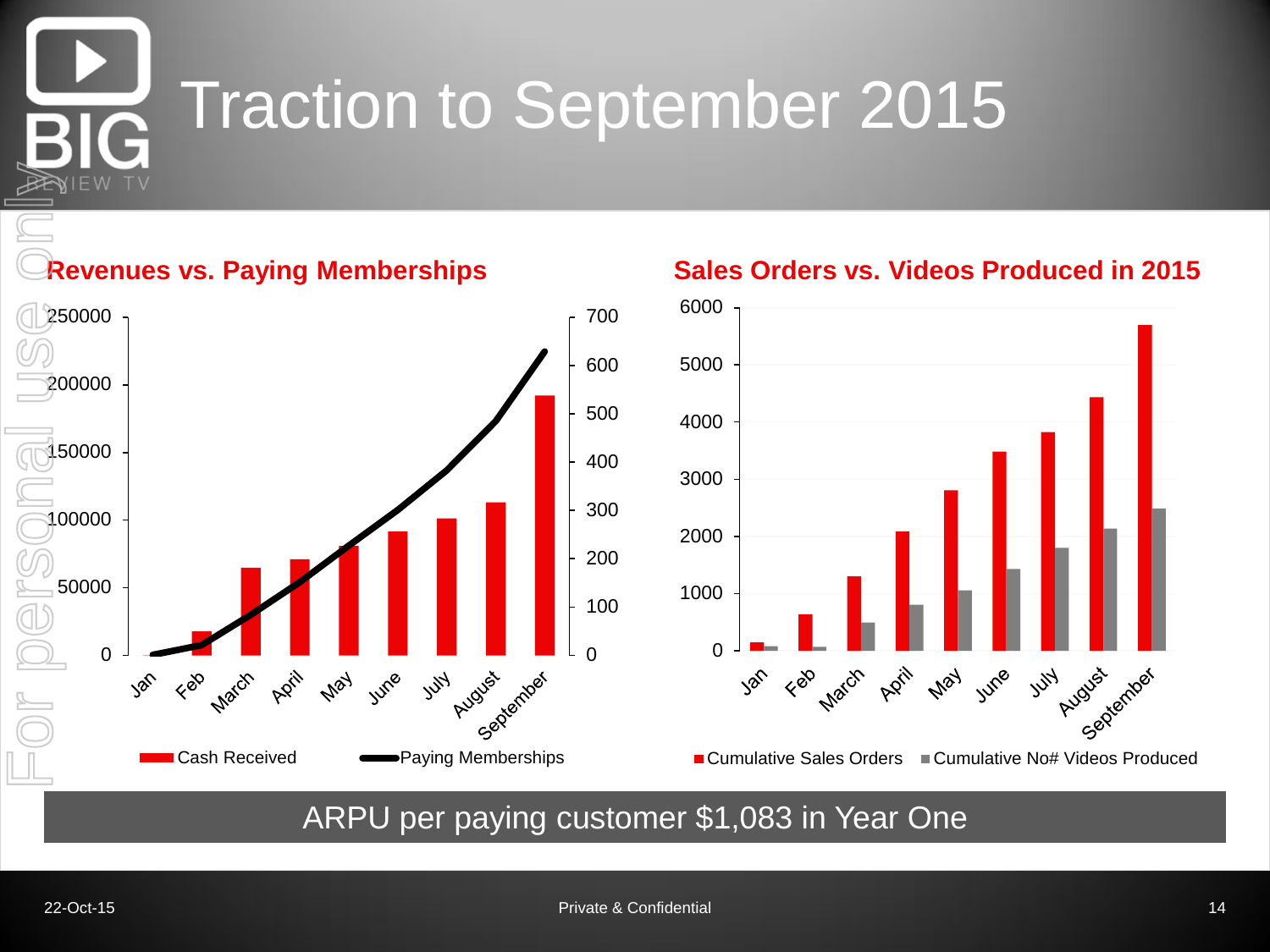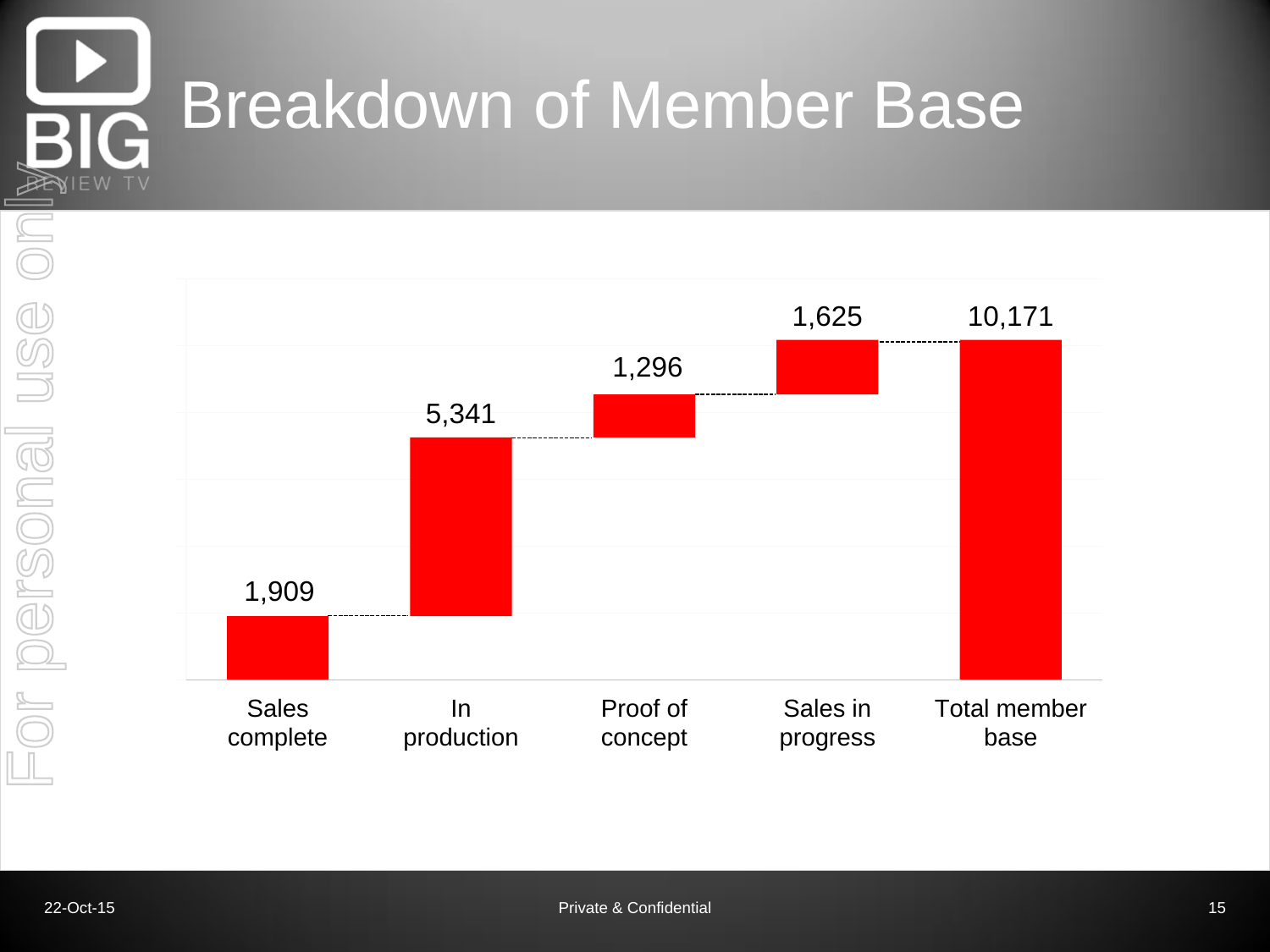## Focused Growth Strategy

|           | <b>Channel Partnerships</b>    | CDM partnership and other sales initiatives to provide<br>sales and marketing capabilities and rapidly accelerate<br>BIG's expansion into the SME Market |
|-----------|--------------------------------|----------------------------------------------------------------------------------------------------------------------------------------------------------|
|           | <b>Production Capacity</b>     | Rapidly expanding number of production teams to meet<br>accelerating demand                                                                              |
| 3         | <b>Acquisitions</b>            | Strategic and complementary acquisitions to expand<br>operations and international footprint                                                             |
| 4         | <b>International expansion</b> | Operations recently established in U.S.A, U.K,<br>Singapore, Hong Kong & New Zealand                                                                     |
|           |                                |                                                                                                                                                          |
| 22-Oct-15 |                                | Private & Confidential<br>16                                                                                                                             |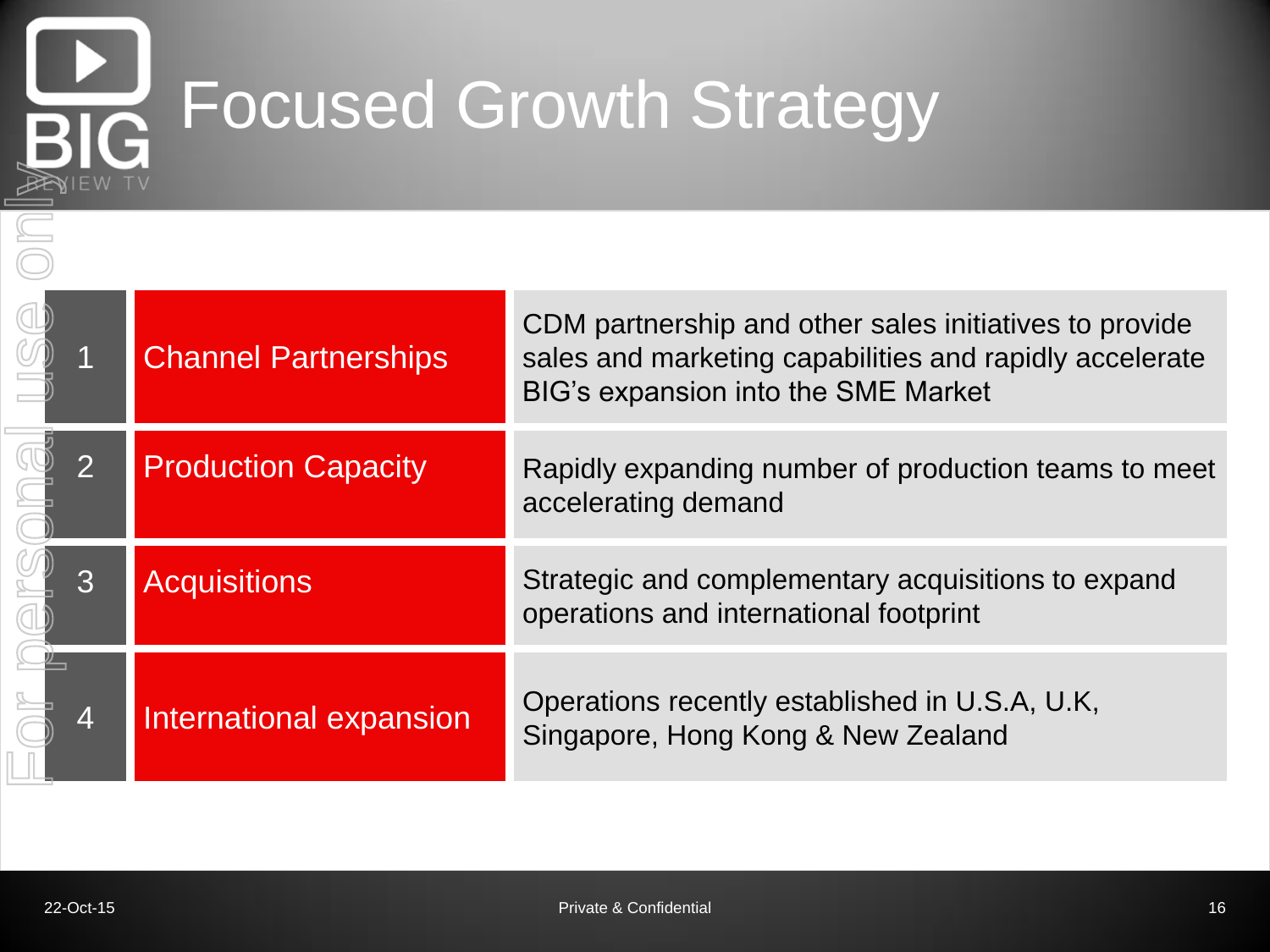## CDM Commercial Partnership

## **Commercial agreement with CDM Direct Communication (CDM), a leading Australian and New Zealand independent contact centre**  $\overline{\mathbb{C}}$ <br>• Secure, KPI based agreement

*<b>Increase sales and marketing capacity* to rapidly expand operations

Added capacity enables BRTV to scale as the company aggressively targets<br>the SME market in Australia and overseas<br>Agreement is anticipated to significantly increase customer acquisition<br>Potential to substantially reduce Bi the SME market in Australia and overseas

• Agreement is anticipated to **significantly increase customer acquisition**

• Potential to substantially **reduce Big Un Limited's cost base**, as CDM share the cost of acquisition for customer growth

• CDMs operation offers BRTV **unlimited sales team growth capacity**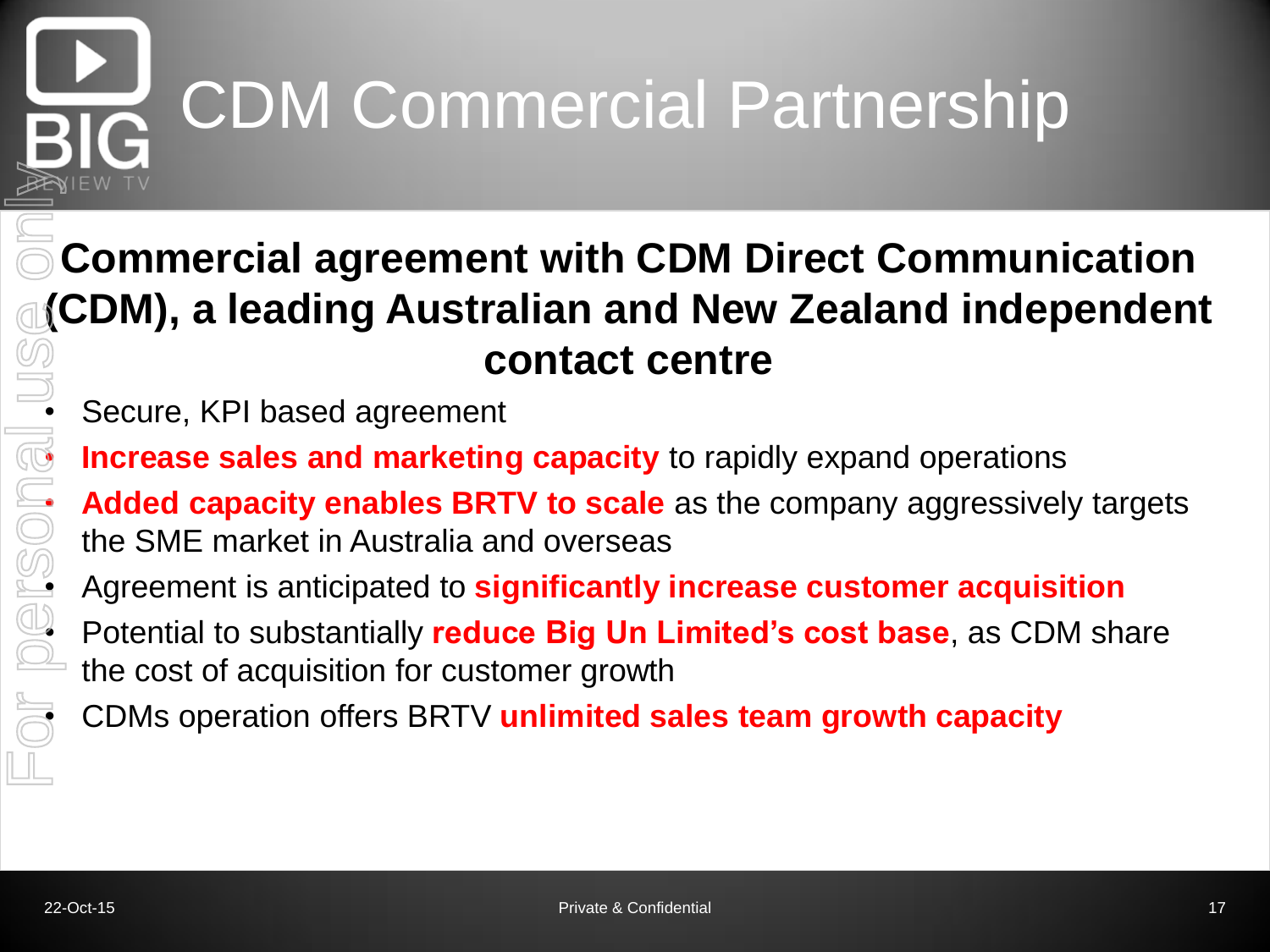## Sales and Production Capacity **RIG**

By March 2016 CDM will grow the current BRTV sales team from 15 to a 100 strong sales team operating on a cost per acquisition basis

|                                               | June 30<br>2015 | Sep 30<br>2015 | <b>Dec 31</b><br>2015 | <b>Mar 30</b><br>2016 |
|-----------------------------------------------|-----------------|----------------|-----------------------|-----------------------|
| <b>Sales</b><br><b>Seats</b>                  | $\overline{2}$  | 40             | 80                    | 100                   |
| Video<br>Production<br>(capacity per<br>week) | 140             | 460            | 1140                  | 1540                  |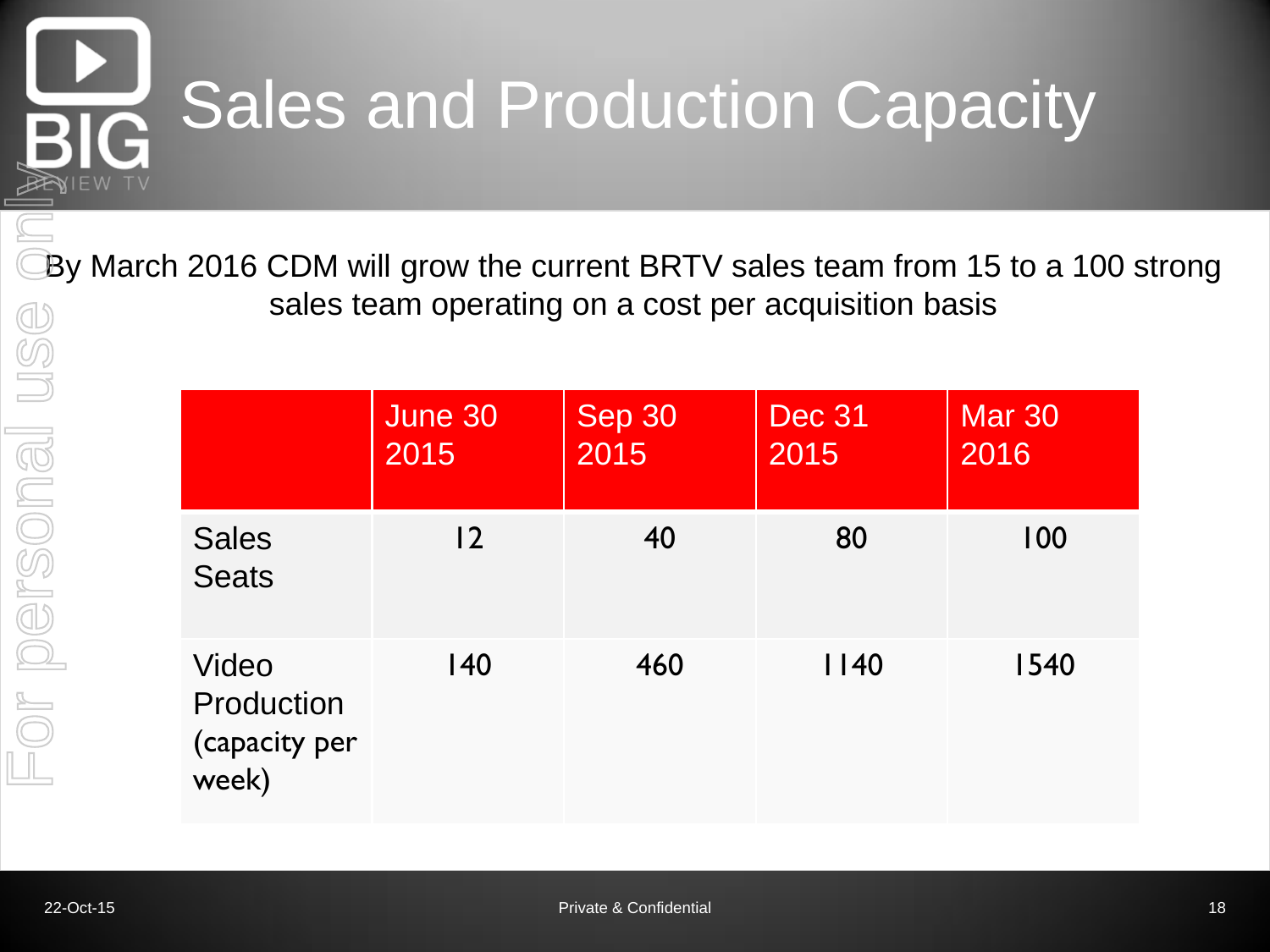## Compelling Offering – B2C

**THE OFFER: a visually entertaining,** interactive online video community to **B2C** • Consumers viewing product

search and review places, activities, products and events. Includes peer generated content.

FREE MOBILE VIDEO APP: to contribute and share content via Facebook open graph and twitter etc. (Viral and Organic) 22-OCHER: a visually entertaining,<br>
22-OCHER: a visually entertaining,<br>
interactive online video community to<br>
interactive places, activities,<br>
a products and events. Includes peer<br>
and share content via Facebook open<br>
22%

ADDITIONAL REVENUE STREAMS:

Sponsorships, Pre-roll, v-commerce, merchant services/analytics

- videos are 85% more likely to buy than consumers who do not
- 92% of mobile video viewers share videos with others
- Video is shared 1200% more times than text and images combined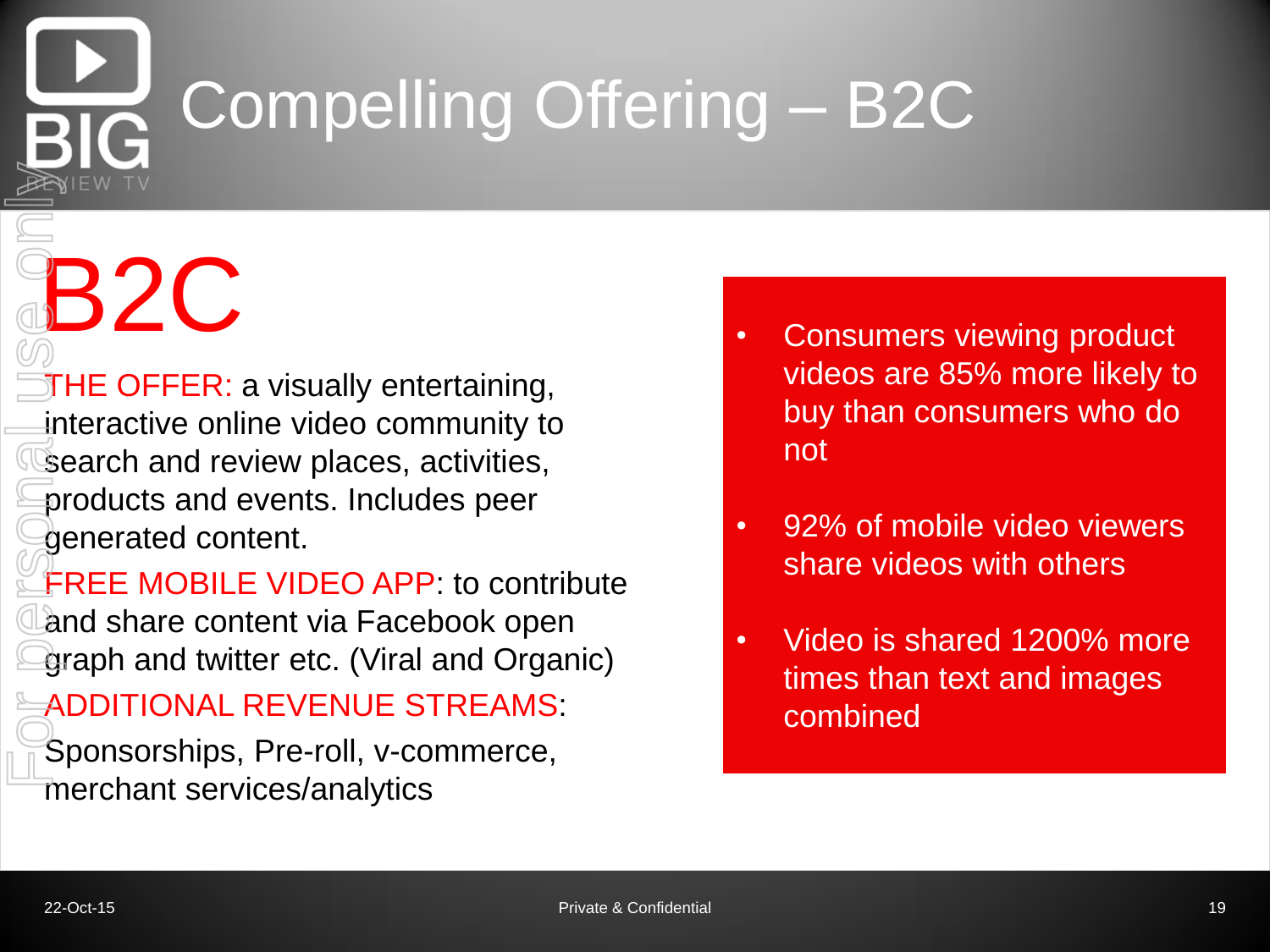

# **BIG** Attractive Valuation

| <b>PENIEW TV</b>            |                        |                        |                                      |                                                            |  |
|-----------------------------|------------------------|------------------------|--------------------------------------|------------------------------------------------------------|--|
| <b>Peer Companies</b>       | Year<br><b>Founded</b> | Year<br><b>Listed</b>  | <b>Approximate #</b><br>of Merchants | <b>Current</b><br><b>Approximate Value</b><br>of Merchants |  |
| YELP (NASDAQ)               | 2004                   | 2012                   | 90000                                | \$52,220                                                   |  |
| <b>OPEN TABLE</b>           | 1998                   | 2009                   | 30000                                | \$110,000                                                  |  |
| <b>GRUB HUB (NASDAQ)</b>    | 2004                   | 2014                   | 35000                                | \$130,000                                                  |  |
| <b>SHOPIFY (NYSE)</b>       | 2004                   | 2015                   | 165000                               | \$20,000                                                   |  |
| <b>REWARDLE (ASX)</b>       | 2012                   | 2014                   | 4000                                 | \$9,350                                                    |  |
| <b>BIG UN LIMITED (ASX)</b> | 2013                   | 2014                   | 10,000                               | \$1,649                                                    |  |
|                             |                        |                        |                                      |                                                            |  |
| 22-Oct-15                   |                        | Private & Confidential |                                      | 20                                                         |  |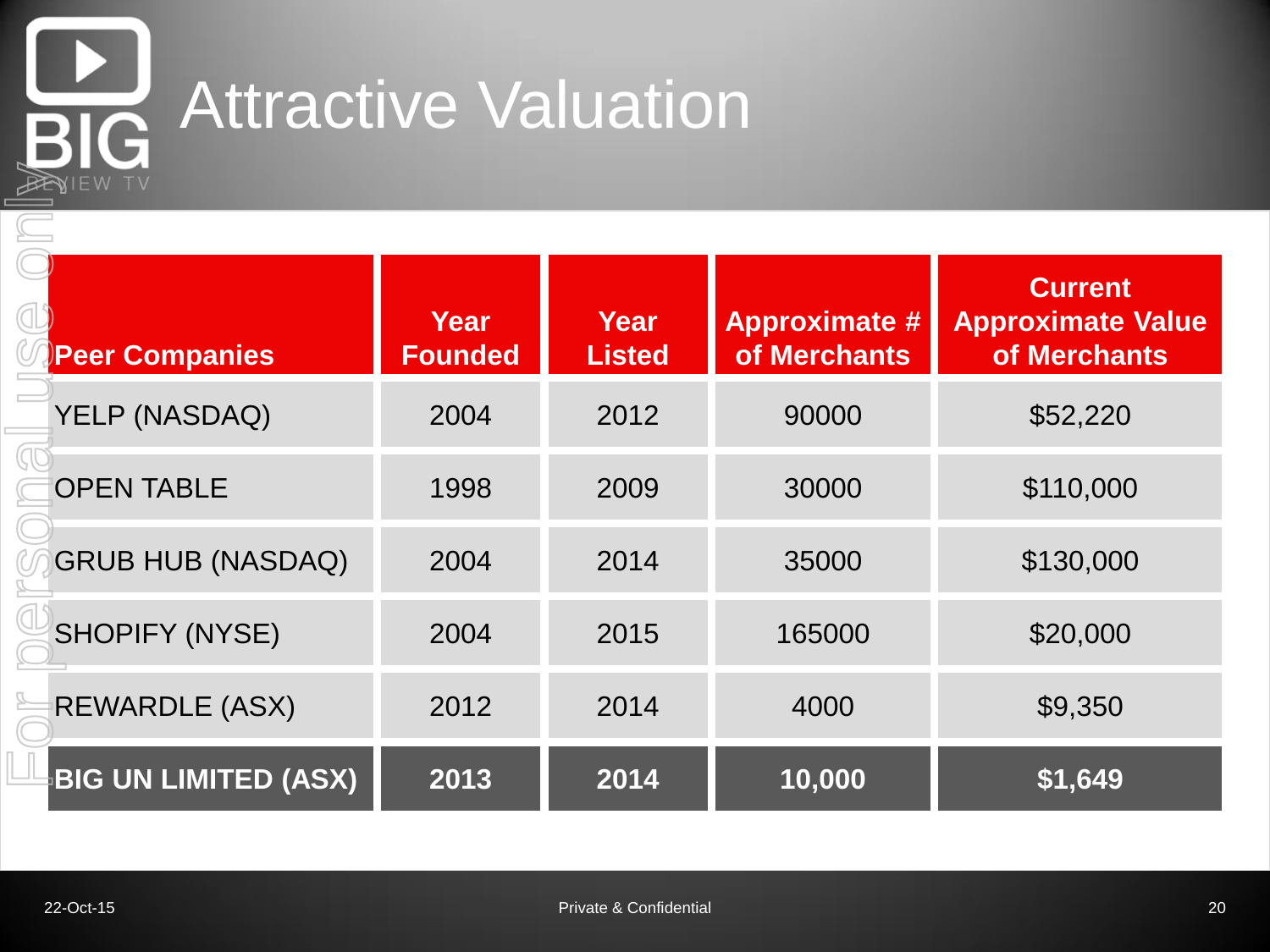## Executive Team



**Richard Evertz Chief Executive Officer**

Experienced entrepreneur within the finance, property and telecoms sectors. Richard has a wealth of start-up experience including guiding start-ups through to public listing. In 2007 he was responsible for achieving inclusion in BRW's Fast 100. His in-depth experience and pragmatic approach to business ensure a strong and robust business model for BIG



**Brandon Evertz Chief Operating Officer**

Brandon was responsible for the proof of concept, business development and every aspect of the business model. At the age of 21 he is the youngest founder of a publically listed company. Brandon has the vision and the drive to propel the Company towards becoming an international offering.



**Andrew Corner Chief Financial Officer**

Andrew has over 15 years experience in corporate finance and corporate governance within the tech sector in the U.K and Australia. He is a Chartered Accountant having trained with Ernst and Young before moving onto focusing on small, growing businesses. Prior to BRTV Andrew was the CFO of Distra, which was sold to a U.S competitor for \$50 million.



**Sonia Thurston Executive Director**

Global brand, marketing and communications expert of over 25 yrs. Sonia has held the position of group director within several global advertising agencies, advising large multinationals like Airbus McKinsey & Co and DHL. She independently consulted on specialist communications projects for European governments and regularly guest lectured in UK. She also has a wealth of video production experience. **22-Oct-15**<br> **22-Oct-16**<br> **22-Oct-16**<br>
<br> **22-Oct-16**<br>
<br> **22-Oct-16**<br>
<br> **22-Oct-16**<br>
<br> **22-Oct-16**<br>
<br> **22-Oct-16**<br>
<br> **22-Oct-16**<br>
<br> **22-Oct-16**<br>
<br> **22-Oct-16**<br>
<br> **22-Oct-16**<br>
<br> **22-Oct-16**<br>
<br> **2-Oct-16**<br>
<br> **2-Oct-16**<br>
<br> **2-**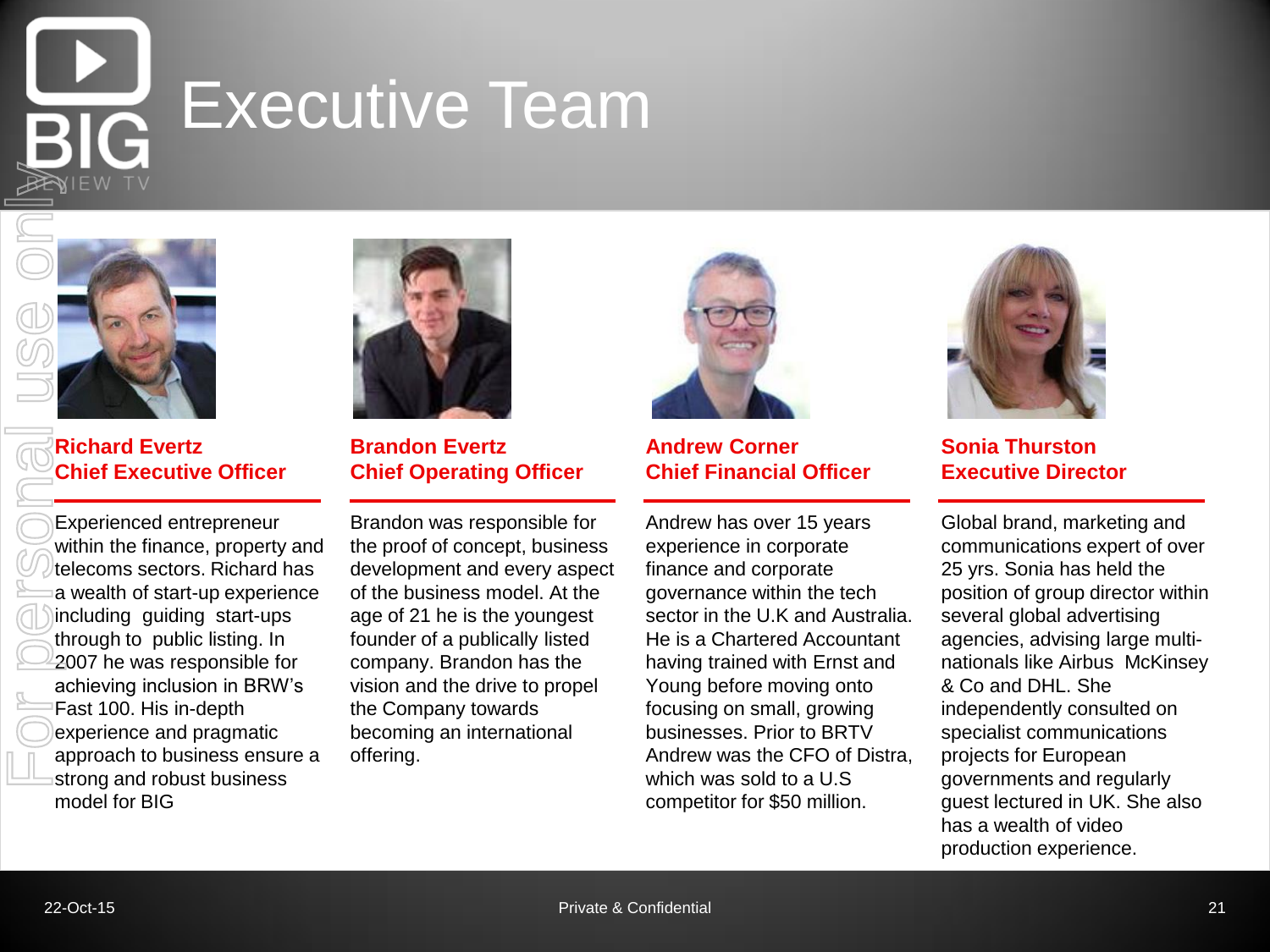## Advisory Board





David Murphy – Video System/Engineering

David is a delivery specialist. In his early career David was responsible for delivering Google Fiiber at Google and video network streaming at Twitch TV (the fourth largest video viewing platform after Google, Netflix and Apple TV) David's advice on streaming network configuration and video content delivery is invaluable.



#### Chris Mulchay - Video Optimisation Daniel Rex – Digital Marketing &

Previously head of content for Google Play and one of Australia's leading expert's in Google AdWords. Chris has an in- depth knowledge of the power of video content marketing and has established a charitable on-line organisation: Enablr which harness's the power of video to benefit charitable organisations.



### Business Development

Daniel is a digital marketing expert and current head of Google channel intelligence for Europe. In his previous role as head of channel sales for Google Australia & NZ, Daniel watched BRTV grow from start-up to significant player in digital video assets. He is now a senior advisor to the board